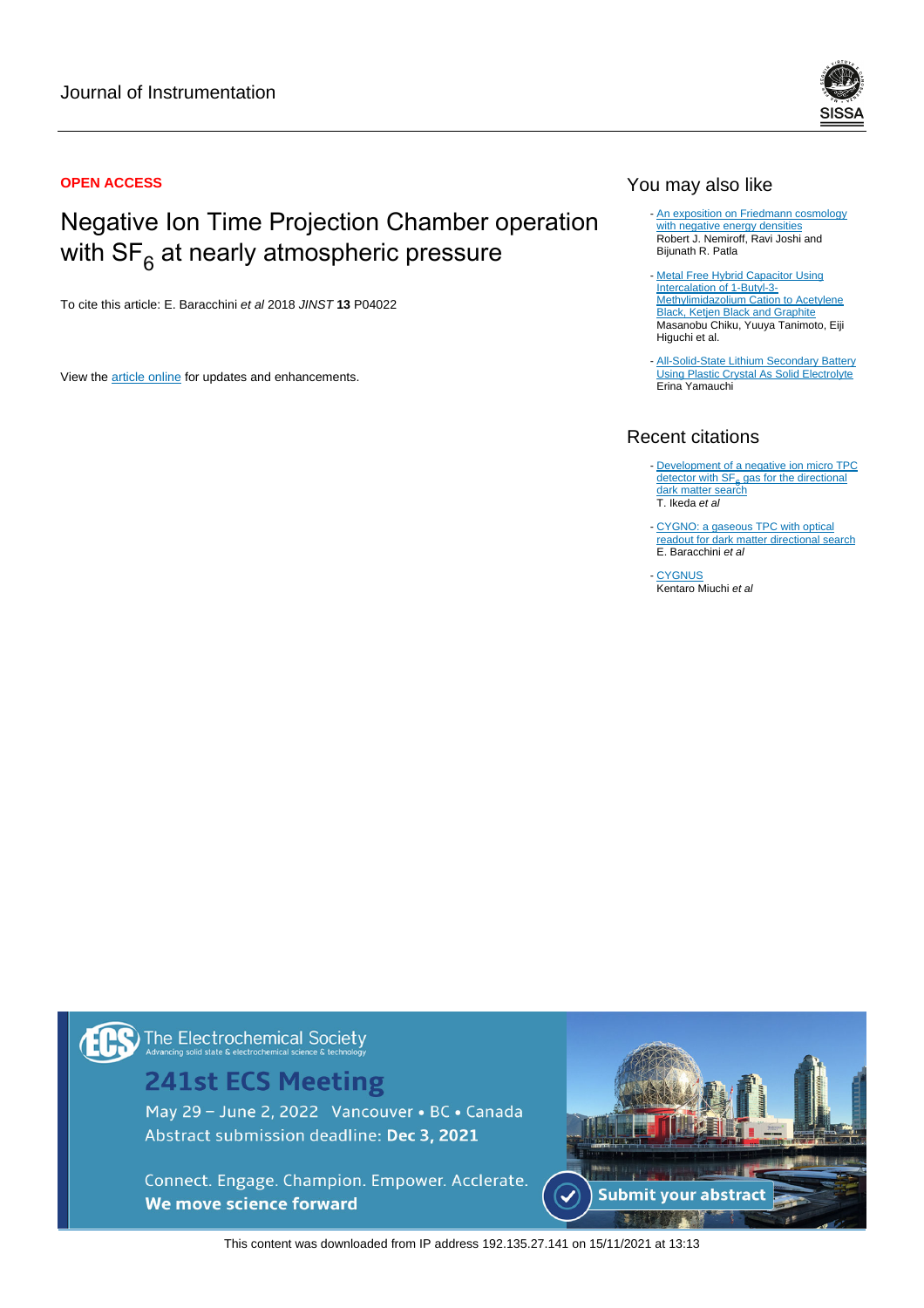Published by IOP Publishing for Sissa Medialab



Received: *November 9, 2017* Revised: *March 9, 2018* Accepted: *April 17, 2018* Published: *April 27, 2018*

# **Negative Ion Time Projection Chamber operation with SF6 at nearly atmospheric pressure**

**E. Baracchini,** $a,b1$  **G. Cavoto,** $b,c$  **G. Mazzitelli,** $a$  **F. Murtas,** $a,d$  **F. Renga** $b,c$  and S. Tomassinia

a *INFN Laboratori Nazionali di Frascati, Via E. Fermi 40, 00044 Frascati, Italy*

- <sup>c</sup>*Università "La Sapienza" di Roma, Dipartimento di Fisica, piazzale A. Moro, 2 00185 Roma, Italy*
- <sup>d</sup>*CERN, Centre Européen pour la Recherche Nucléaire, CH-1211 Geneve 23, Switzerland*

*E-mail:* [elisabetta.baracchini@lnf.infn.it](mailto:elisabetta.baracchini@lnf.infn.it)

Abstract: We present the measurement of negative ion drift velocities and mobilities for innovative particle tracking detectors using gas mixtures based on  $SF<sub>6</sub>$ . This gas has recently received attention in the context of directional Dark Matter searches, thanks to its high Fluorine content, reduced diffusion and multiple species of charge carriers, which allow for full detector fiducialization. Our measurements, performed with a 5 cm drift distance Negative Ion Time Projection Chamber, show the possibility of negative ion operation in pure  $SF_6$  between 75 and 150 Torr with triple thin GEM amplification, confirming the attractive potentialities of this gas. Above all, our results with the mixture He:CF<sub>4</sub>:SF<sub>6</sub> 360:240:10 Torr demonstrate for the first time the feasibility of SF<sub>6</sub> negative ion drift and gas gain in He at nearly atmospheric pressure, opening very interesting prospects for the next generation of directional Dark Matter detectors.

Keywords: Dark Matter detectors (WIMPs, axions, etc.); Gaseous imaging and tracking detectors; Micropattern gaseous detectors (MSGC, GEM, THGEM, RETHGEM, MHSP, MICROPIC, MICROMEGAS, InGrid, etc); Time projection chambers

ArXiv ePrint: [1710.01994](https://arxiv.org/abs/1710.01994)

b *INFN Sezione di Roma, Dipartimento di Fisica dell'Università "La Sapienza", Piazzale A. Moro, 00185 Roma, Italy*

<sup>1</sup>Corresponding author.

c 2018 CERN. Published by IOP Publishing Ltd on behalf of Sissa Medialab. Original content from this work may be used under the terms of the [Creative](http://creativecommons.org/licenses/by/3.0/) [Commons Attribution 3.0 licence.](http://creativecommons.org/licenses/by/3.0/) Any further distribution of this work must maintain attribution to the author(s) and the title of the work, journal citation and DOI.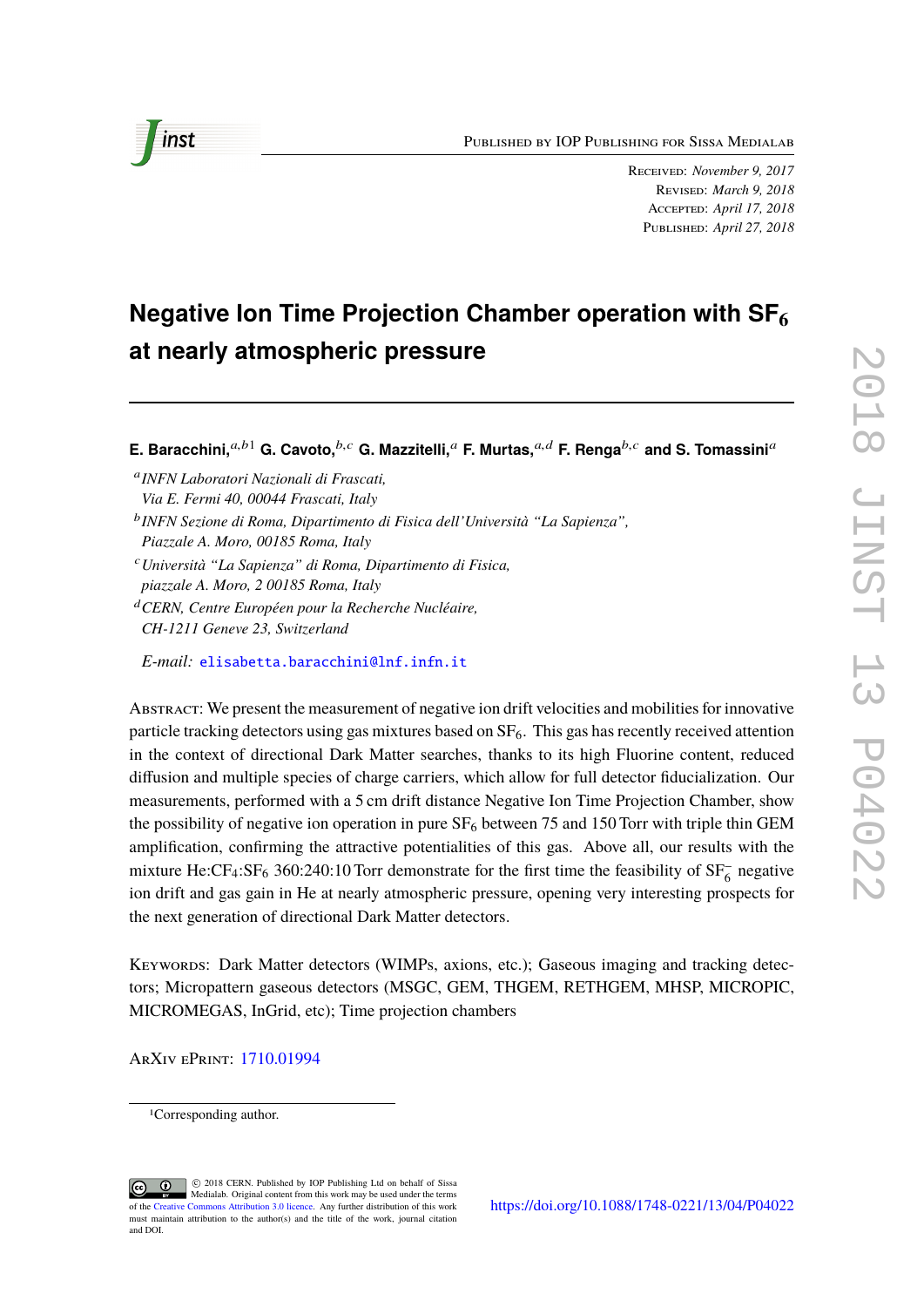#### **Contents**

| 1 Introduction                                      |                         |
|-----------------------------------------------------|-------------------------|
| 2 Motivations                                       | $\overline{\mathbf{2}}$ |
| 3 The NITPC detector                                | $\overline{\mathbf{3}}$ |
| 4 The Beam Test Facility and the Experimental Setup | $\boldsymbol{4}$        |
| 5 Drift velocity and mobility measurements          | 6                       |
| 6 Conclusions                                       | 10                      |

#### <span id="page-2-0"></span>**1 Introduction**

The study of the nature of Dark Matter (DM) and of the properties of neutrinos share the same challenging requirements on the simultaneous optimisation of the active volume, energy resolution and background rejection capabilities of the detector. Powerful tools in event discrimination are the topological and directional signature of the event. Gaseous Time Projection Chambers (TPCs), thanks to their inherently 3D tracking reconstruction, dE/dx measurement, particle identification capabilities and versatility in terms of target gas can potentially provide very useful observables for such rare event searches.

A modification of the conventional TPC approach involves the addition to the gas mixture of a highly electronegative dopant, creating a Negative Ion TPC (NITPC) [\[1\]](#page-11-1). In this configuration, the primary electrons generated by charged particles during gas ionisation are captured at very short distances ( $\leq 100 \,\mu m$ ) by the electronegative molecules, creating negative ions. Thanks to the TPC electric field, these anions drift to the amplification plane at the anode. Here the extra electron is stripped from the negative ions and gives rise to an electron avalanche. Since anions are much more massive than electrons and can therefore exchange energy with the gas molecules much more efficiently, their diffusion is strongly reduced in their drift towards the anode. Thanks to this, longitudinal diffusion of ∼ 1 mm/m can be reached without need of magnetic fields (to be compared to  $\sim$  20 mm/m with standard electron drift) [\[1\]](#page-11-1).

This idea was first proposed by Martoff in 2000 [\[1\]](#page-11-1) and was then successfully demonstrated in the directional DM search field with  $CS_2$ -based gas mixtures by DRIFT [\[2,](#page-11-2) [3\]](#page-11-3). DRIFT gas choice of  $CS_2:CF_4:O_2$  at 30:10:1 Torr is motivated by:

- low target density, obtained using low total gas pressure, to lengthen low energy nuclear recoil tracks;
- $CS_2$  to obtain negative ion drift;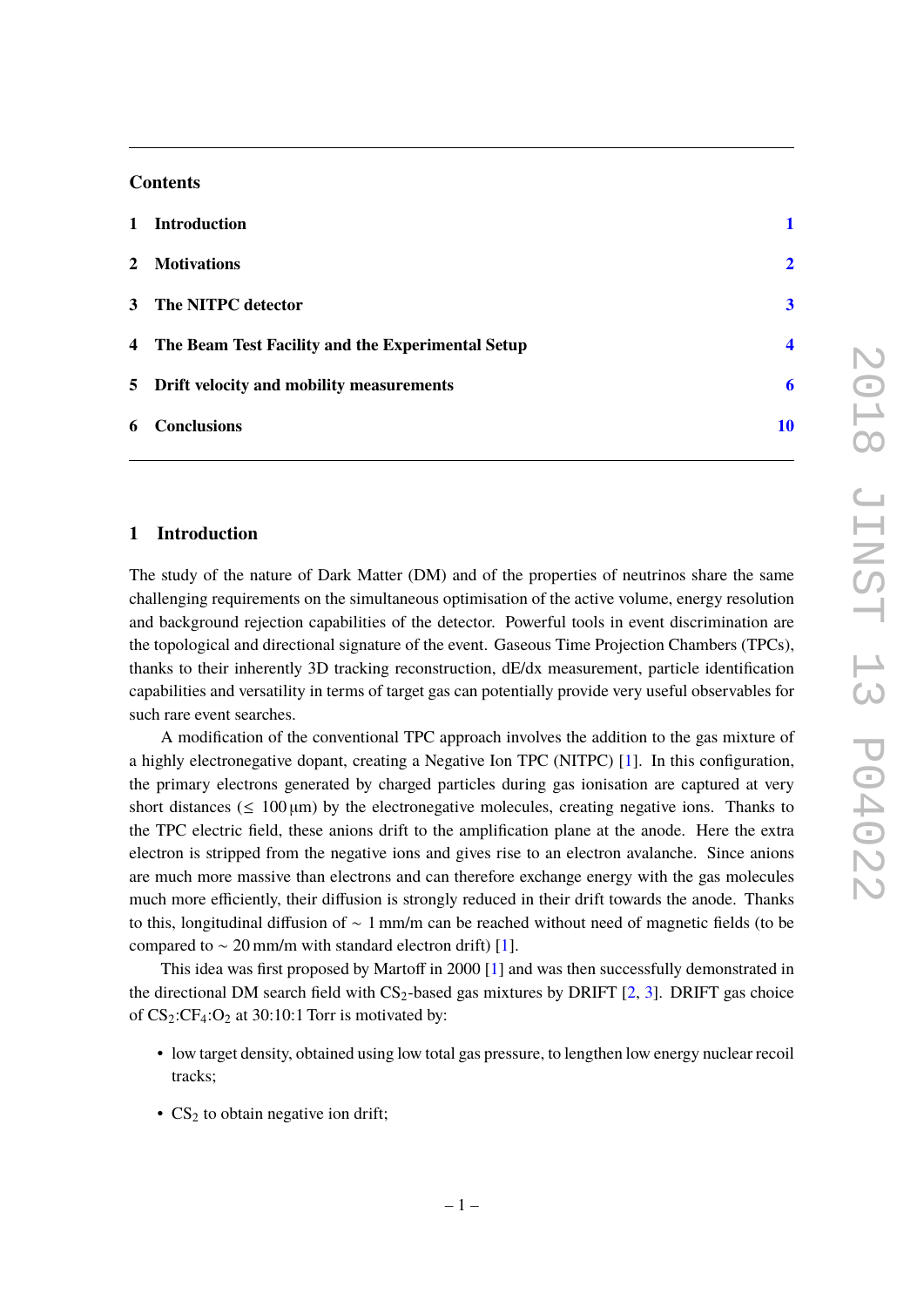- CF<sup>4</sup> to provide a spin-odd target for Spin-Dependent (SD) WIMP interactions (Fluorine);
- $\bullet$  O<sub>2</sub> to enhance the amplitude of the secondary peaks in the time signals. Recently, in fact, DRIFT observed in its gas the presence of multiple charge carriers, whose time signal intensity can be amplified by the addition of a small quantity of  $O_2$ . These carriers are faster than the main one and are identified as negative ions with a mass smaller than  $CS_2^-$  [\[4\]](#page-11-4). Given the different mobilities of anions of different masses, the difference between their time of arrival effectively provides a measurement of the absolute position of the event along the drift direction. In most direct DM search experiments, a critical background resides in Radon Progeny Recoils (RPRs) coming from detector surfaces and mimicking WIMP interactions. The possibility to measure the event position also in the drift direction allows to effectively reject these events (a technique usually referred to as fiducialization), and allowed DRIFT to reach a background-free region of interest [\[5\]](#page-12-0).

Unfortunately,  $CS_2$  has a combination of low flash point (−30 $°C$ ), high vapor pressure (400 Torr) and low explosive mixture limit in air (1.3%), which requires great care in handling the material, especially with the addition of  $O_2$  in an underground site. For these reasons, recently  $SF_6$  has been proposed as an alternative and safer capture agent able to maintain all the interesting features of negative ion drift, while at the same time easing the handling and possibly extending the sensitivity in the WIMP search  $[6, 7]$  $[6, 7]$  $[6, 7]$ . In  $[6]$ , <sup>55</sup>Fe energy spectra, together with gas gain, diffusion and mobility measurements obtained with a single  $400 \mu m$  thick GEM are presented for pure SF<sub>6</sub> between 20 and 100 Torr. These results established for the first time the employment of this gas for negative ion drift operation, and verified the expected thermal diffusion of  $SF_5^-$  and  $SF_6^-$  at low  $E/N$ reduced drift fields. Above all, they demonstrated the possibility of fiducialization along the drift direction through the use of minority carriers  $(SF_5^-)$ , with performances consistent with [\[4\]](#page-11-4), laying the groundwork for the future use of  $SF<sub>6</sub>$ .

#### <span id="page-3-0"></span>**2 Motivations**

Our work sets into the framework of expanding the study and the possibilities of exploitation of SF<sup>6</sup> negative ion drift, as discussed in section [1.](#page-2-0) For our measurements, we choose to test a triple GEMs amplification with pure  $SF_6$  between 75 and 150 Torr and  $SF_6$  added to Ar:CO<sub>2</sub> and He:CF<sub>4</sub> mixtures. This was motivated by:

• the interest in the international community for the development of a DM directional experiment from  $1-10$  m<sup>3</sup> towards the ton-scale in the framework of the CYGNUS project [\[7\]](#page-12-2), based on a NITPC approach with  $SF_6$ . The scenarios considered in this context are pure  $SF_6$ at 20 or 200 Torr and He: $SF<sub>6</sub>$  at 60:20 Torr or 600:200 Torr, to assess the proposed experiment sensitivity to different physics cases in terms of WIMP mass versus Spin Independent (SI) or SD coupling. With its high Fluorine content, the choice of  $SF<sub>6</sub>$  has a clear advantage over  $CS<sub>2</sub>:CF<sub>4</sub>$  mixtures for both SI and SD searches. The low He atomic number can extend the experiment sensitivity down to few GeV WIMP masses, and its low density may allow to reach nearly atmospheric pressure operation while still maintaining tracks from low energy nuclear recoils long enough to be measured.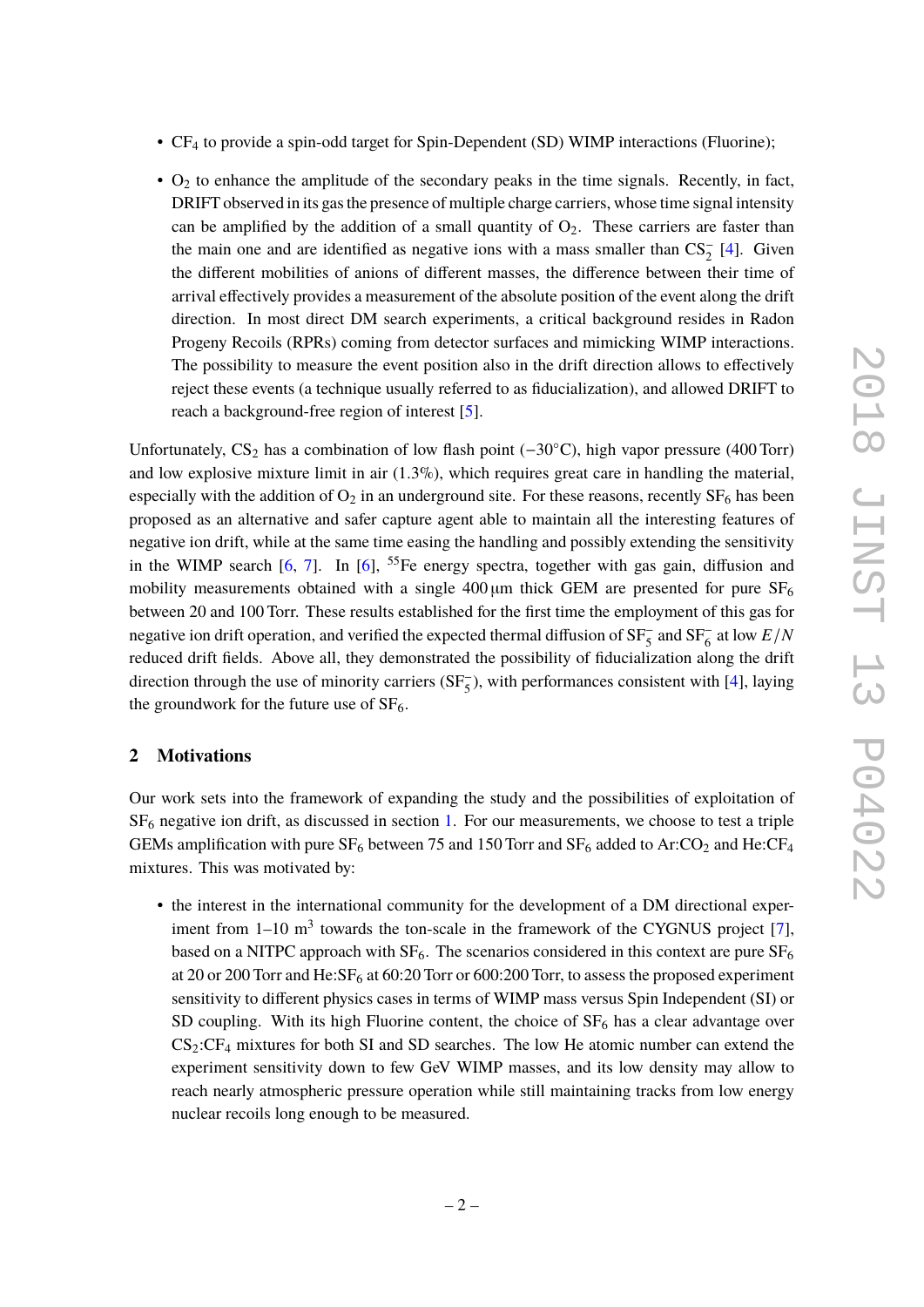- the promising scintillating features of He:CF<sub>4</sub> mixtures for TPC application with GEM amplification and optical readouts  $[8, 9]$  $[8, 9]$  $[8, 9]$ . Together with a charge signal, in fact, the avalanche mechanism in the amplification region creates an accompanying scintillation light, that can be detected by optical devices and used for track reconstruction. Three-dimensional tracking has been recently shown with a 7 Liter active volume prototype with 20 cm drift distance. triple thin GEM amplification and light readout through a CMOS camera and a PMT [\[10\]](#page-12-5), obtaining a  $\sim$  100 µm tracking resolution on minimum ionising particles. The advantage of this technique is that, with the proper large aperture and suitable focal length lens, large areas can be imaged with high tracking precision at reduced costs and number of channels.
- the possibility of employing a TPC with He and  ${}^{3}$ He target gases for the detection of fast (through nuclear recoil) and thermal (through thermal capture on  ${}^{3}$ He) neutrons [\[11\]](#page-12-6). Such a detector would be very interesting, for example, to precisely measure spectrum and direction of the neutron fluxes from natural radioactivity present in the underground experimental halls.
- the possibility to compare with and extend to lower *E*/*N* values the measurements presented in [\[6\]](#page-12-1), since this information is particularly important for large volume and long drift distance detectors.

#### <span id="page-4-0"></span>**3 The NITPC detector**

The NITPC detector is composed by a 5 cm long field cage with an inner diameter of 7.4 cm, enclosed on one end by the cathode (a thin copper layer deposited on a PCB) and on the other by the GEMPix device [\[12,](#page-12-7) [13\]](#page-12-8). The 0.5 cm thick polycarbonate field rings, with 1 cm pitch, were manufactured with a 3D printer and 1 mm diameter silver wires were encased in to provide uniformity to the drift field. Resistors of 1 G $\Omega$  connecting the wires provide the partition of the HV through the field cage, that is provided by an external CAEN N1470 power supply. The GEMPix is obtained coupling three standard CERN GEMs with a  $3 \times 3$  cm<sup>2</sup> active area to a Quad-Timepix ASIC (4 Timepix chips). A picture and a schematic of the NITPC is shown in figure [1.](#page-5-1)

The GEM  $[14]$  is a Micro Pattern Gas Detector composed by a 50  $\mu$ m thick Kapton insulating foil, electroplated with copper on both sides, where conical holes with 70  $\mu$ m external diameter are etched with a chemical process. If a voltage is applied between the two sides of the GEM foil, a very high electric field is generated in the holes. When an electron traverses the hole, avalanche multiplication takes place giving typically 20 secondary electrons for each primary electron (with the exact value depending on gas density, gas mixture and applied electric field). The triple GEM configuration provides not only higher gas gain but also higher stability, with respect to single or double GEMs [\[15\]](#page-12-10). In the GEMPix, the GEM foils are held rigid by gluing them to a frame and then superimposing them on top of the pixels chip. The system is powered by the HVGEM [\[16\]](#page-12-11), a dedicated high voltage supply developed by Laboratori Nazionali di Frascati, which works as an active HV divider. The HVGEM can power seven floating independent channels (for the 3 GEMs, plus the two transfer fields, the induction field and the drift field), each isolated up to 5 kV to ground and with a high sensitivity ( $\sim 1$  nA) current meter.

The Timepix [\[17\]](#page-12-12) is part of the second generation of the Medipix chip family, fabricated in the IBM 250 nm CMOS process, with a 256  $\times$  256 matrix of 55  $\times$  55  $\mu$ m<sup>2</sup> square pixels. The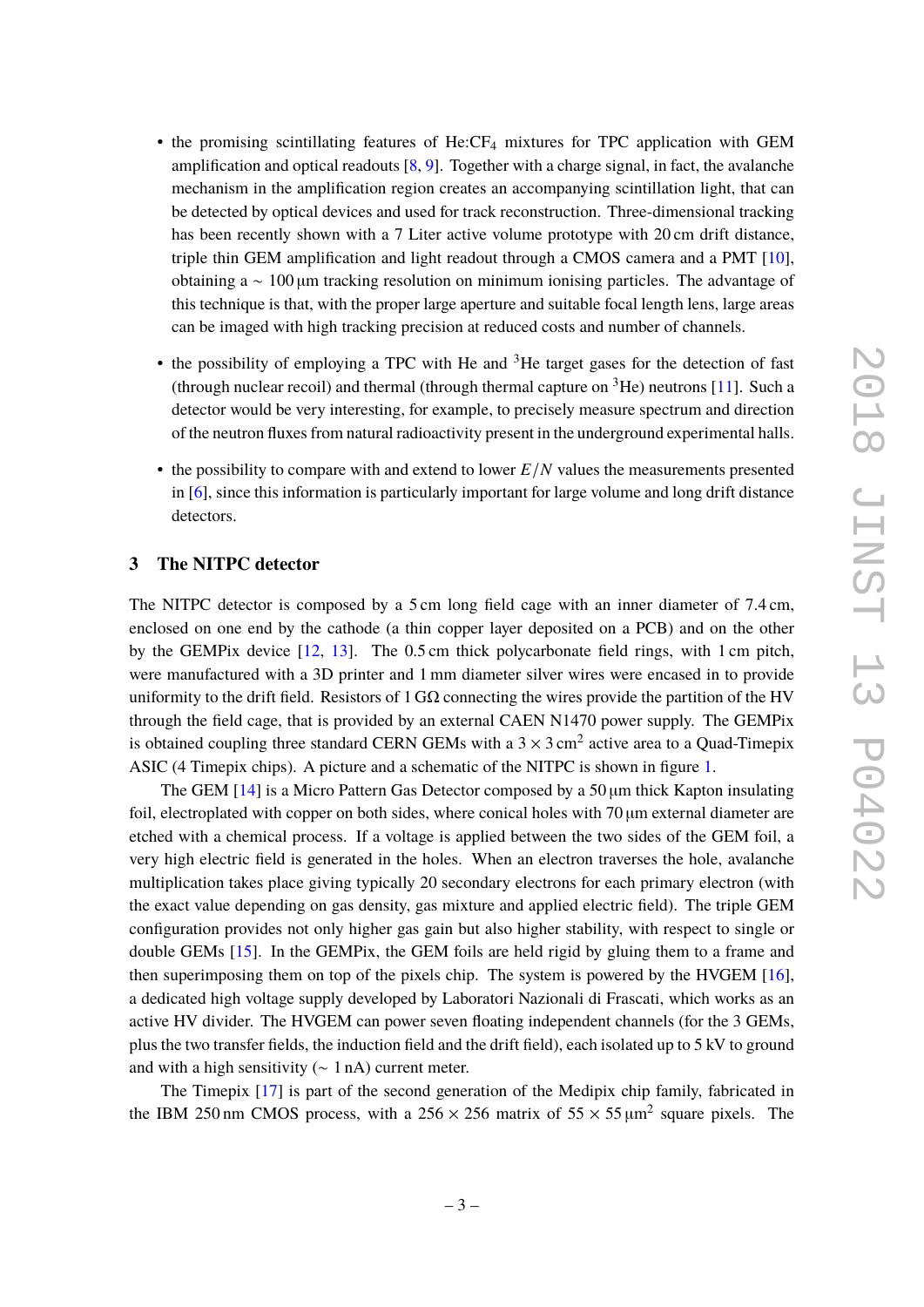

<span id="page-5-1"></span>**Figure 1**. NITPC detector: on the left a schematic showing the distances between the cathode, the GEMs and pixels planes, and on the right a picture showing the full detector, with the field cage polycarbonate field rings in black and the PCBs composing the GEMpix below.

ionisation produced in the gas and amplified in the triple GEM system above is directly collected by the Timepix, that works as a charge collecting anode.<sup>[1](#page-5-2)</sup> Each pixel in the matrix can individually measure either the number of hits above a threshold (Counting or Medipix mode), or the charge deposited via Time Over Threshold method (TOT), or the time of arrival (TOA). A distinctive feature of the Timepix, not available in other chips used in this field (i.e. ATLAS chips in D3 [\[18\]](#page-12-13)), is the possibility to extend the acquisition time window to fractions of a second, thanks to the adjustable clock sampling frequency and the clock counter dynamic range of 11810 counts. This is very important when measuring time of arrival of negative ions, where typical sampling frequencies of 40–50 MHz as [\[18\]](#page-12-13) are too fast for anions, that are  $10^3$ – $10^4$  times slower than electrons.

The Timepix is controlled and readout by the FITPix interface [\[19\]](#page-12-14), based on a FPGA integrated circuit that can handle both hardware and software triggers. The Fitpix is fully powered from an USB port, making it easy to operate from a common computer. The Pixelman software<sup>[2](#page-5-3)</sup> allows to manage the Fitpix and to select Timepix mode of operation, acquisition time window, sampling frequency, trigger, pixels general settings and to perform chip thresholds equalisation.

#### <span id="page-5-0"></span>**4 The Beam Test Facility and the Experimental Setup**

The Beam Test Facility (BTF) is a beam transfer line of the double ring electron-positron collider of the DAΦNE accelerator complex at Laboratori Nazionali di Frascati [\[20\]](#page-12-15). In the BTF, electrons of energy between 25 and 750 MeV with a repetition rate of 50 Hz and a 10 ns pulse can be produced, with a multiplicity between  $1\times10^8$  particles per bunch [\[21\]](#page-12-16). In our setup, we choose to optimise the intensity of the beam rather than the dimension, given the short time available for the measurements. We used a 450 MeV electron beam with a multiplicity of about 500 particle per bunch. This resulted

<span id="page-5-2"></span><sup>1</sup>Typical Timepix pixels possess silicon semiconductor sensors bump-bonded on top, where the silicon is needed to produce the charge at the passage of an ionising particle. In our detector approach no silicon is therefore required.

<span id="page-5-3"></span><sup>2</sup>[http://aladdin.utef.cvut.cz/ofat/others/Pixelman/Pixelman.html.](http://aladdin.utef.cvut.cz/ofat/others/Pixelman/Pixelman.html)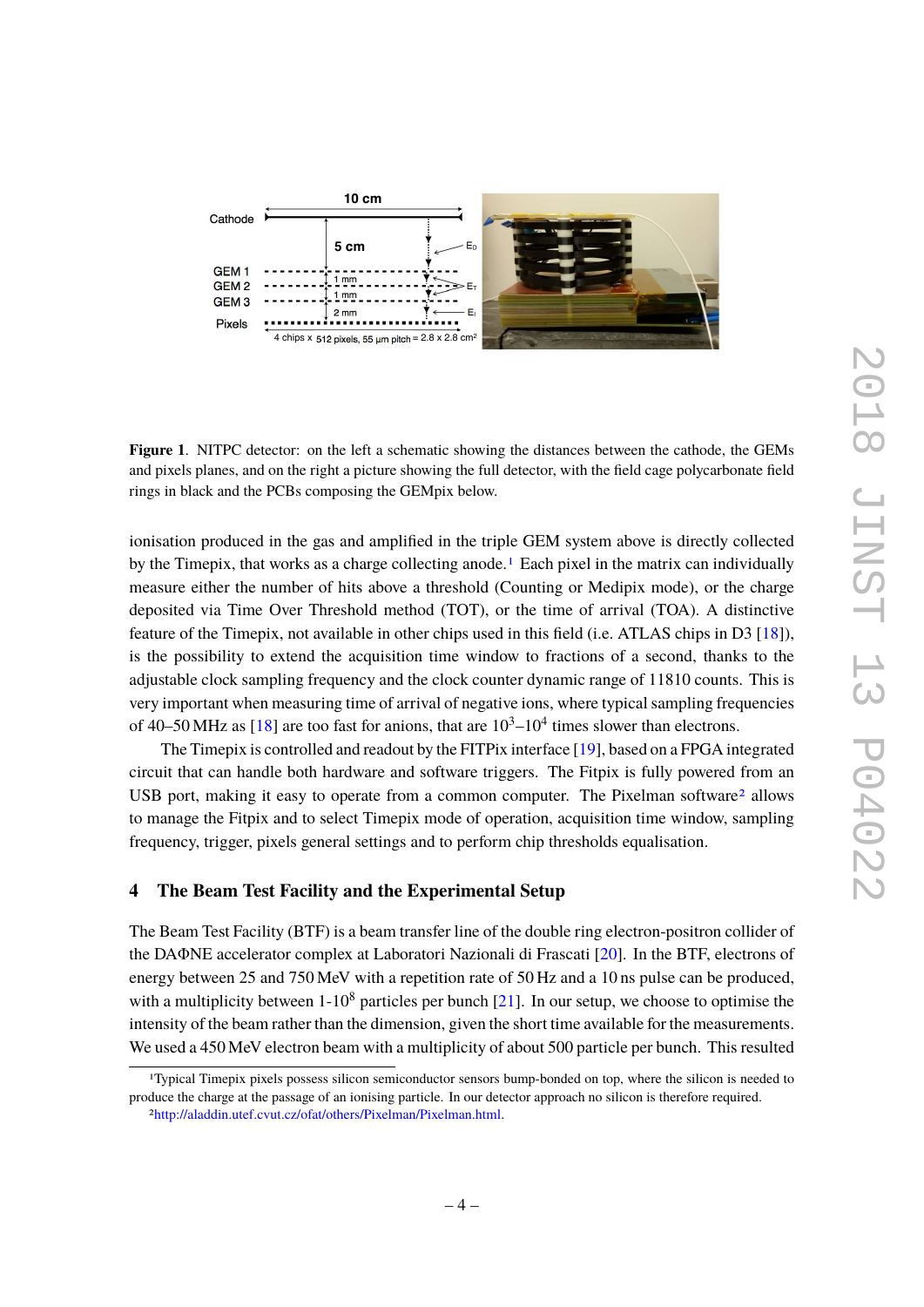in a beam-spot dimension of about 1 mm in Y (the drift direction in the detector) and 2 mm in X, with about 2 mrad angular divergence, as measured by the BTF beam monitoring. In order to operate the NITPC below atmospheric pressure, the detector was positioned inside a steel vacuum vessel, equipped with a 50 µm thick Mylar window to allow the electron beam to enter the active volume with negligible intensity loss and reduced multiple scattering. After sealing, for each measurement the vessel was pumped down to less than 0.1 Torr with a dry scroll vacuum pump and then filled with the chosen gas mixture to the operating pressure. We monitored the overall pressure inside the vessel during data taking with a capacitance manometer and repeated the above procedure any time the total pressure increased above  $2\%$  with respect to its original value. Since our vessel is made of steel instead of acrylic as in [\[6\]](#page-12-1), we do not expect a significant amount of water or other contaminants to come from this part of the apparatus. On the other hand, we have some evidence of a not perfect sealing of the very thin Mylar windows. For this reason, we believe our contamination to be mainly air. In section [5](#page-7-0) we will discuss the possible effects of such gas impurity on our measurements. The vessel was positioned on top of a table, that can be moved with 1 mm steps with  $100 \mu m$  uncertainty in X and Y directions, at  $110 \text{ cm}$  distance from the beam exit point from the vacuum pipe. This allowed to precisely position the electron beam at different drift distances from the GEMPix readout and hence perform the mobility and drift velocities measurements here presented. A picture of the experimental setup showing the end of the beam line and the vacuum vessel is shown in figure [2.](#page-6-0)

<span id="page-6-0"></span>

**Figure 2.** Experimental setup at the BTF, with the electron beam going from right to left into the vacuum vessel (cylindrical stainless steel container on the left).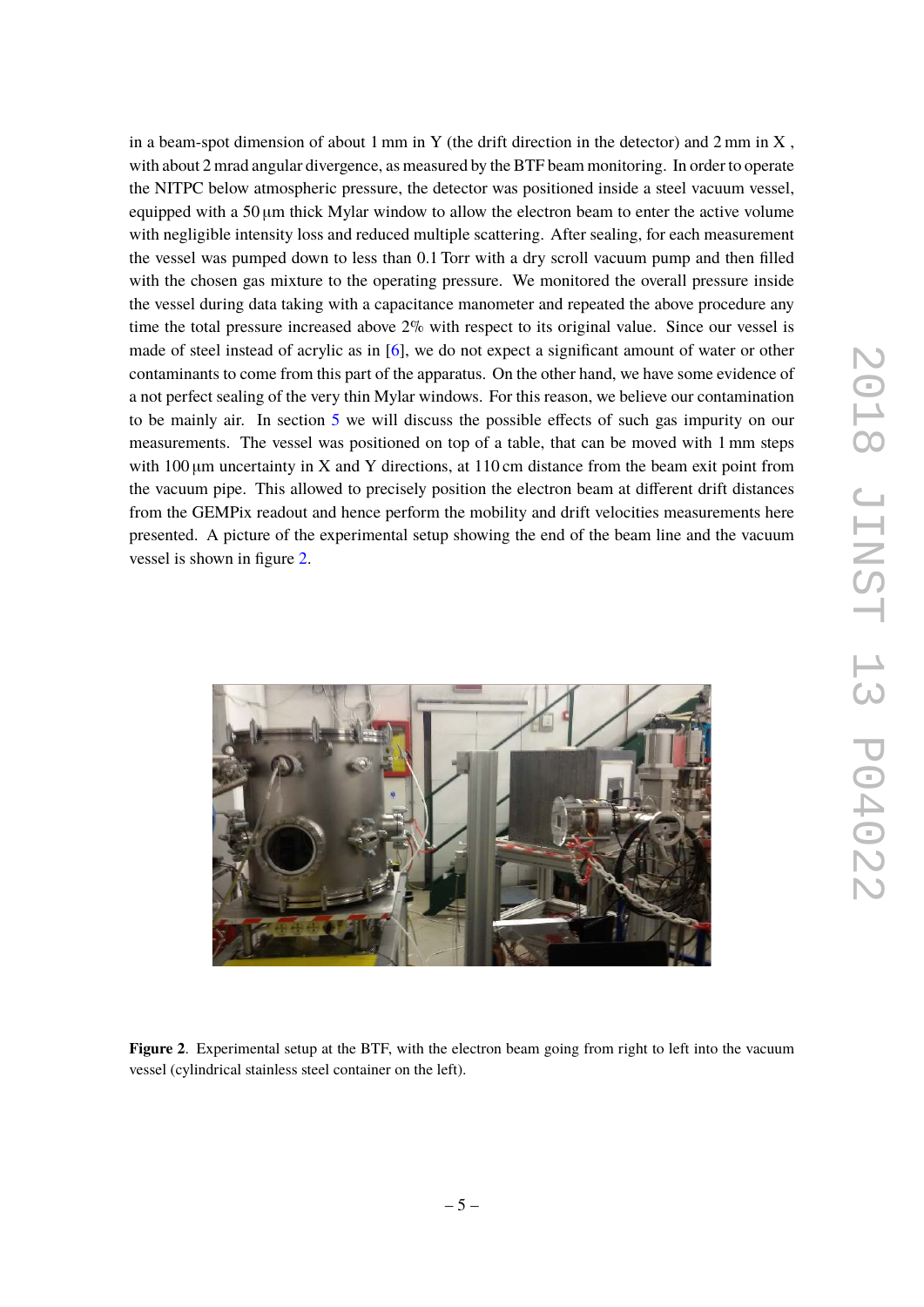#### <span id="page-7-0"></span>**5 Drift velocity and mobility measurements**

Several measurements in various conditions have shown that electron capture by the electronegative  $SF<sub>6</sub>$  molecule occurs very rapidly, with a mean free path of about a micron at the pressures and drift fields considered in our measurements  $[6, 22]$  $[6, 22]$  $[6, 22]$ . The negative  $SF<sub>6</sub>$  ions are produced by attachment of electrons to the SF<sub>6</sub> molecule, originating a metastable excited ion SF<sup>-∗</sup> (eq. [\(5.1\)](#page-7-1)) that can decay mainly through auto-detachment (eq. [\(5.2\)](#page-7-2)), collisional stabilization (eq. [\(5.3\)](#page-7-3)) or auto-dissociation  $(eq. (5.4))$  $(eq. (5.4))$  $(eq. (5.4))$  [\[22\]](#page-12-17):

<span id="page-7-4"></span><span id="page-7-3"></span><span id="page-7-2"></span><span id="page-7-1"></span>

| $SF_6 + e^- \rightarrow SF_6^{-*}$   | (attachment, metastable)    | (5.1) |
|--------------------------------------|-----------------------------|-------|
| $SF6-* \rightarrow SF6 + e-$         | (auto-detachment)           | (5.2) |
| $SF6-* + SF6 \rightarrow SF6- + SF6$ | (collisional stabilization) | (5.3) |
| $SF_6^{-*} \rightarrow SF_5^- + F$   | (auto-dissociation)         | (5.4) |

with the relative abundances of the decay channels depending on the electron energy, gas pressure, temperature, and drift field. Other negative ion species such as  $F^-$  or  $SF_4^-$  can be produced, but with much lower probabilities, due to the much lower cross section and higher electron energy required. Therefore, in our working conditions we expect only two anion species to be observable,  $SF_6^-$  and  $SF_5^-$ .

The possibility to have two or more species of charge carriers can provide a measurement of the event position along the drift direction in gas-based TPCs, allowing to reject RPRs background in DM and other rare event searches, as discussed in section [1.](#page-2-0) The measurements in [\[6\]](#page-12-1) show that SF<sub>5</sub> mobility is only 6.9% higher than SF<sub>6</sub> at a  $E/N$  of about 39 Td and the relative SF<sub>5</sub>/SF<sub>6</sub> peak amplitude ratio is between 1.5–3% in the same regime. Since we performed our measurements in the range from 3 to 30 Td and our drift distance is limited to 5 cm, unfortunately we do not expect to be able to distinguish the minority carrier species in our data. This is consistent with what was observed in [\[6\]](#page-12-1), where  $SF_5^-$  and  $SF_6^-$  peaks could not be resolved for drift distances shorter than 10 cm. For these reasons, we can assume the detector discussed in section [3](#page-4-0) to be sensitive only to the main  $SF_6^-$  time signal.

To determine the negative ion drift velocity, we measured the Timepix TOA of the collected charges at five different drift distances  $(1, 2, 3, 4, 5)$  cm from the GEMPix, with the data acquisition triggered externally through the Fitpix interface thanks to a signal provided by the BTF system monitor. For each gas mixture and pressure, we repeated the same measurement at the drift fields of 250 V/cm, 530 V/cm, 640 V/cm, 750 V/cm and 860 V/cm.

Before any measurement, we adjusted the pixel thresholds as most homogeneously as possible, with an automatic threshold equalisation procedure provided by the Pixelman software. Since this method can be applied only one chip at a time, non-uniformities are still possible over the full area of our readout, that is composed by 4 different chips (Quad-Timepix). For these reasons, in our analysis we determine the drift times and drift velocities independently for each chip and then average the results.

For each chip, we perform a gaussian fit to the peak of the TOA distribution for each of the five drift distances in the range of  $\pm 1$  FWHM around the maximum and we take the mean and sigma of the fit as the central value and error of the drift times of the  $SF_6^-$  anion. As discussed in section [4,](#page-5-0)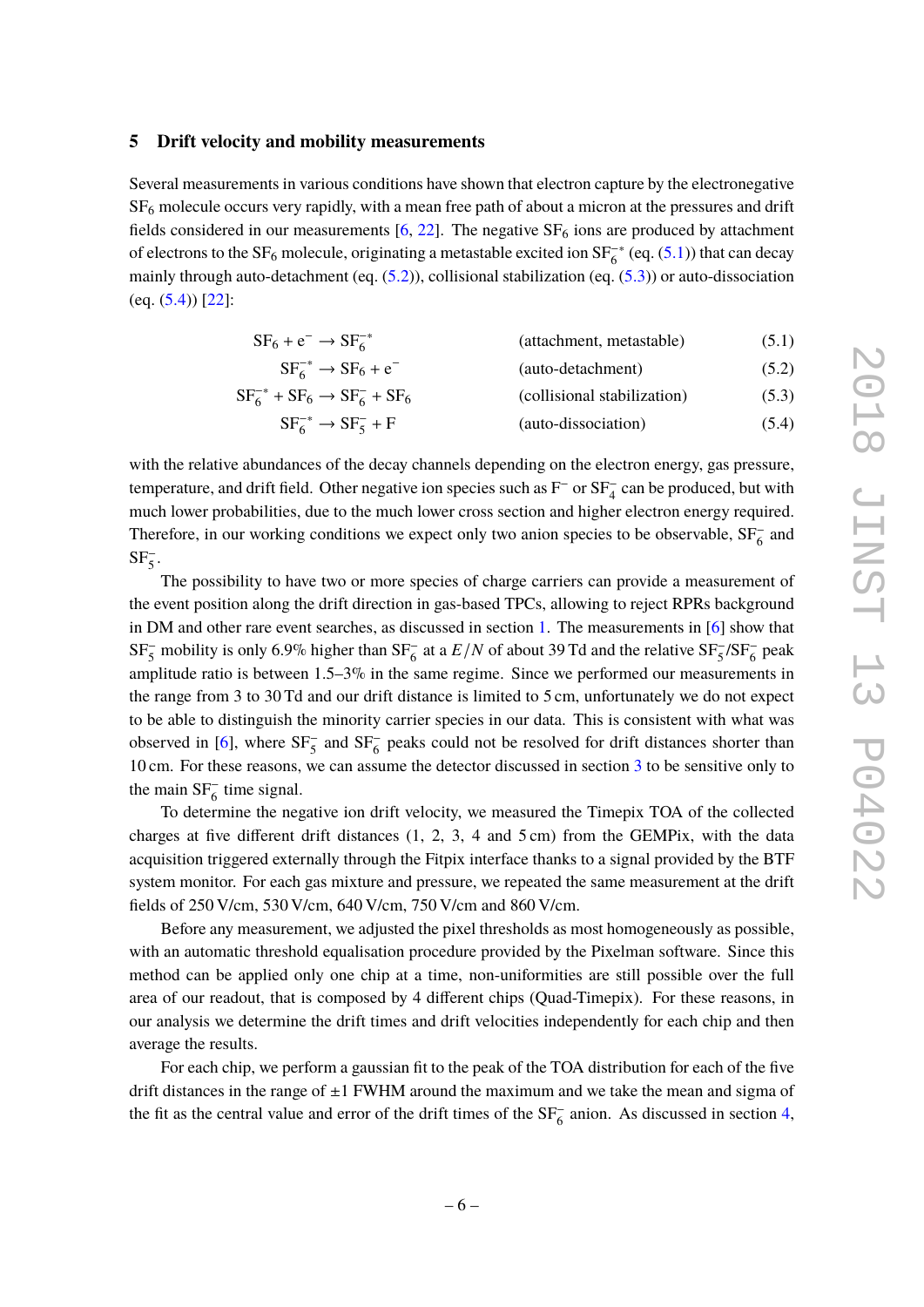



<span id="page-8-0"></span>**Figure 3**. Example of the gaussian fit to the time of arrival distribution of the ionization cloud for the He:CF<sub>4</sub>:SF<sub>6</sub> 360:240:10 Torr mixture at 1 cm drift distance with a 860 V/cm drift field.

in order to produce ionisation in the gas of our detector, we used a 450 MeV electron beam with about 1–2 mm beam-spot and 2 mrad angular divergence at the beam exit point from the vacuum pipe. The air and other materials between the beam exit point and the gas inside the NITPC (a beam monitor, a 50 µm Mylar window and the gas inside the vacuum vessel) contribute for an additional total 1.9 mm smearing of the beam dimensions by multiple scattering. For these reasons we are not sensitive to the diffusion over the short 5 cm NITPC drift length. Beam dimensions and diffusion, however, affect only the time distribution width and not its central value, allowing us to measure the negative ion drift times properly.

An example of the gaussian fit to the TOA distribution of the ionisation cloud for the He: $CF_4:SF_6$ 360:240:10 Torr mixture at 1 cm drift distance (summed over all chips) with a 860 V/cm drift field is shown in figure [3.](#page-8-0) The broad non-peak component at lower times with respect to the main peak observed by [\[6\]](#page-12-1) and attributed to water vapor contamination, does not appear in our data. Since we believe our contamination to be mainly from air (as discussed in section [4\)](#page-5-0) and since we do not observe any strange feature in our time signal, we do not have any strong reason to believe that this is affecting our measurement beyond the uncertainties we are assigning to it.

To extract the drift velocity and the error associated, we perform a linear fit of the drift times versus drift distances. We cross-checked our data analysis method with the conventional electron carriers gas mixture  $Ar:CO_2:CF_4$  with a 45:15:40 ratio at atmospheric pressure, measuring a drift velocity of  $2.06 \pm 0.02$  cm/ $\mu$ s in a 500 V/cm drift field, in agreement with already published results [\[23\]](#page-12-18). The linear fit to the  $SF_6^-$  drift velocities at 860 V/cm of drift field obtained in each Timepix chip for the He:CF<sub>4</sub>:SF<sub>6</sub> 360:240:10 Torr mixture is shown in figure [4.](#page-9-0)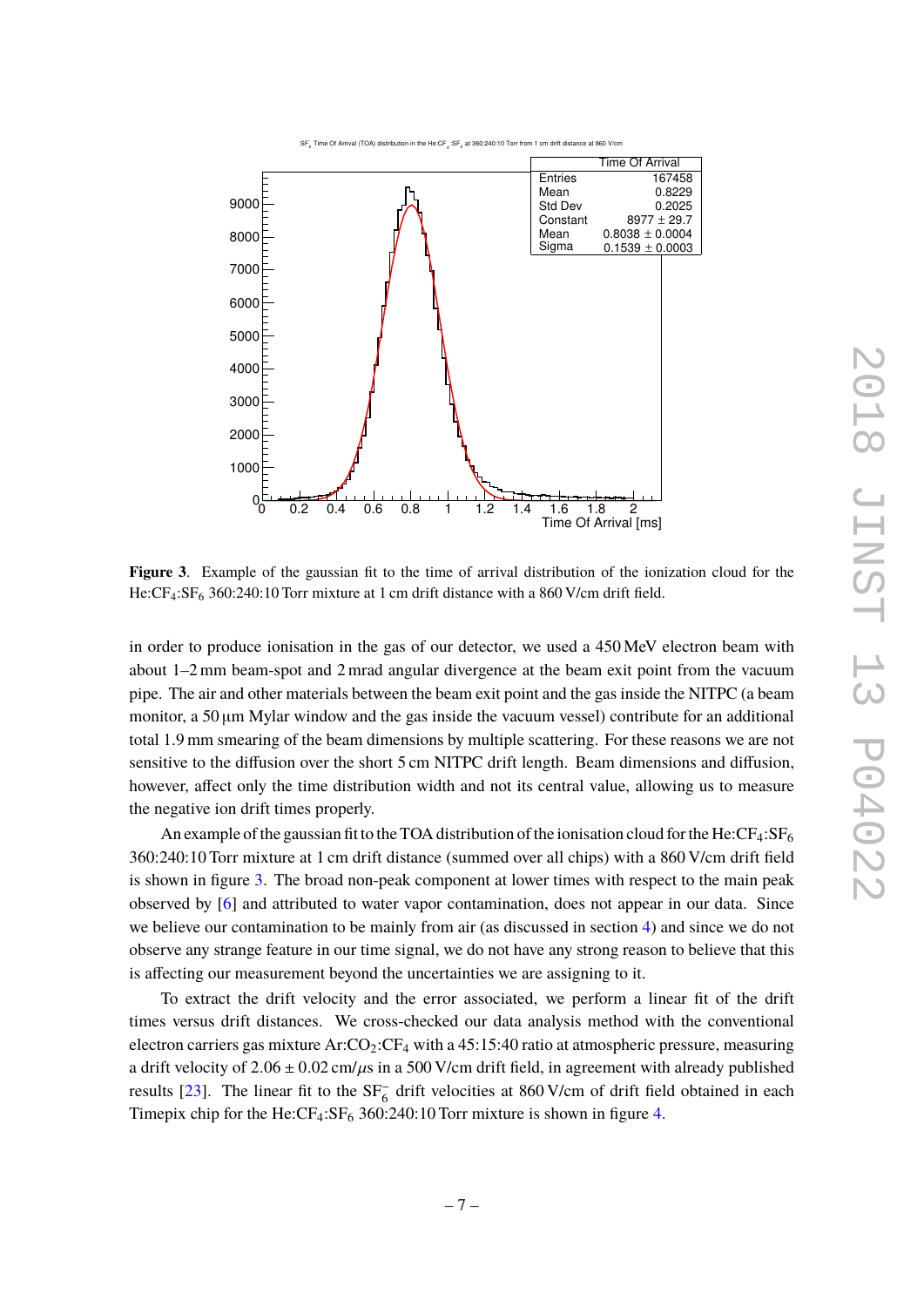

<span id="page-9-0"></span>**Figure 4.** Chip by chip fit of the TOA versus drift distance, in order to extract the drift velocity of  $SF_6^-$  in He: $CF_4$ : $SF_6$  360:240:10 Torr ( $p_1$  fit parameter).

The top panel of figure [5](#page-10-0) shows the  $SF_6^-$  drift velocities as a function of the drift field, measured in the gas mixtures and pressures reported in table [1.](#page-11-5) In each case, the total HV applied to the triple GEMs corresponded to charge gain of the order  $10^3$  and it varies because different gas mixtures with different total pressures require different electric fields to generate the same gas amplification. All the drift velocities shown in figure [5](#page-10-0) are in the range of cm/ms, demonstrating that we are effectively measuring the drift of negative ions and not electrons.

For ions of mass *m* drifting in a gas with molecules of mass *M*, the drift velocity can be written as [\[24\]](#page-12-19):

<span id="page-9-2"></span>
$$
v_d = \left(\frac{1}{m} + \frac{1}{M}\right)^{1/2} \left(\frac{1}{3kT}\right)^{1/2} \frac{eE}{N\sigma},\tag{5.5}
$$

where *E* the drift field, *N* the gas density and  $\sigma$  is the ion-gas molecule total cross-section. All the measurements in top panel of figure  $5$  are consistent with this expectation, showing a linear dependence on the drift field *E* and reduced velocities for higher pressures. The mobility  $\mu = v_d/E$ , is obtained from the drift velocity values of top figure [5](#page-10-0) and the results are shown in table [1.](#page-11-5)

In order to compare our results at different gas densities, we define the reduced mobility as:

<span id="page-9-1"></span>
$$
\mu_0 = \frac{v_d}{E} \frac{N}{N_0},\tag{5.6}
$$

where  $N_0 = 2.687 \times 10^{19} \text{ cm}^{-3}$  is the gas density at STP (0°C and 760 Torr). These are shown<br>in the hottom nanal of figure 5.000 function of the reduced field  $F/N$  in Townsond units (1 Td in the bottom panel of figure [5](#page-10-0) as a function of the reduced field  $E/N$  in Townsend units (1 Td = 10<sup>-17</sup> V cm<sup>2</sup>), with the conservative uncertainty of 2% assigned to the drift field and pressure (see also section [4\)](#page-5-0).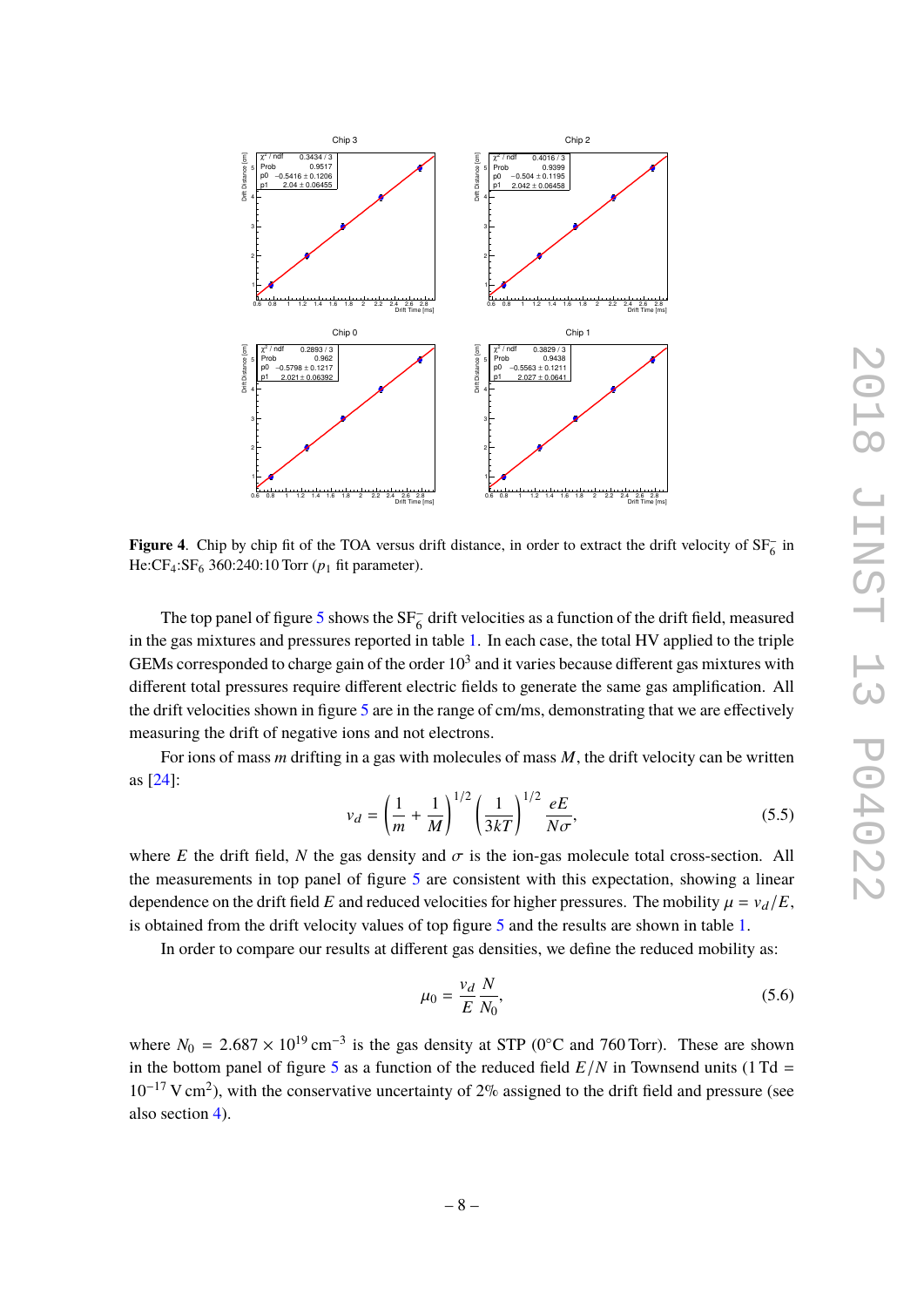

2018 JINST 13 P04022 LSNIL 8107 .<br>W **PO4022** 

<span id="page-10-0"></span>**Figure 5.**  $SF_6^-$  drift velocities (top) and reduced mobilities (bottom) in pure  $SF_6$  (at 75 Torr, 100 Torr and 150 Torr), in Ar:CO2:SF<sup>6</sup> at 192:85:93 Torr and He:CF4:SF<sup>6</sup> at 60:40:120 Torr and 360:240:10 Torr.

For each gas mixture, the measured reduced mobility is nearly constant, as expected in the low  $E/N$  regime. Our results on  $SF_6^-$  mobility in pure  $SF_6$  are consistent with [\[6\]](#page-12-1) and [\[22\]](#page-12-17) between 10 and 30 Td of  $E/N$  and extend the measurements to the region below 10 Td. The measured  $SF<sub>6</sub>$ mobility in He: $CF_4: SF_6$  360:240:10 Torr is nearly 4 times larger than in pure  $SF_6$  and twice the value in He:CF<sub>4</sub>:SF<sub>6</sub> at 60:40:120 Torr and Ar:CO<sub>2</sub>:SF<sub>6</sub> at 192:85:93 Torr. Given eq. [5.6](#page-9-1) and [5.5,](#page-9-2) this seems to indicate that the total cross-section for  $SF_6^-$  interactions in the He:CF<sub>4</sub> gas mixture is smaller than in  $Ar:CO<sub>2</sub>$  and in pure  $SF<sub>6</sub>$  in the  $E/N$  range we explored.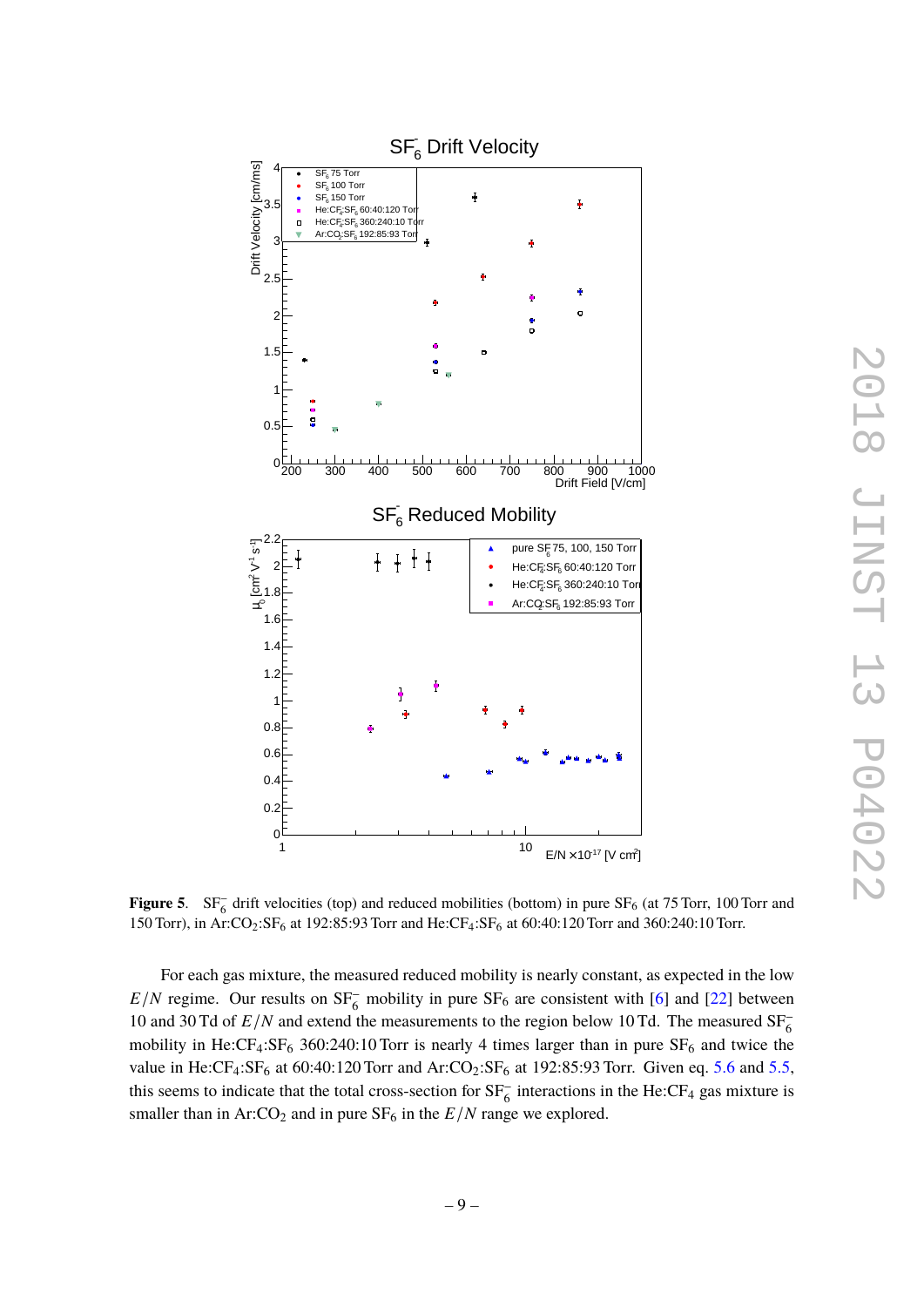| <b>Gas</b>                          | Partial Pressure [Torr] | Triple GEMs Voltage [V] | $SF6$ Mobility $\mathrm{[cm^2 V^{-1} s^{-1}]}$ |
|-------------------------------------|-------------------------|-------------------------|------------------------------------------------|
| SF <sub>6</sub>                     | $75 \pm 2$              | $1140 \pm 5$            | $5.8 \pm 0.2$                                  |
| SF <sub>6</sub>                     | $100 \pm 2$             | $1240 \pm 5$            | $4.3 \pm 0.1$                                  |
| SF <sub>6</sub>                     | $150 \pm 3$             | $1440 \pm 5$            | $3.00 \pm 0.08$                                |
| He:CF <sub>4</sub> :SF <sub>6</sub> | $60:40:120\pm4$         | $1460 \pm 5$            | $2.9 \pm 0.1$                                  |
| $He:CF_4:SF_6$                      | $360:240:10 \pm 10$     | $1640 \pm 5$            | $2.36 \pm 0.06$                                |
| Ar:CO <sub>2</sub> :SF <sub>6</sub> | $192:85:93 \pm 7$       | $1480 \pm 5$            | $2.8 \pm 0.2$                                  |

<span id="page-11-5"></span>Table 1. SF<sub>6</sub> mobility for the different gas mixtures and pressures studied in this work.

#### <span id="page-11-0"></span>**6 Conclusions**

In this paper we studied the drift velocities and mobilities of  $SF_6^-$  ions in various gas mixtures. This was motivated by the recent attention given by the directional DM search community to the use of electronegative gases with high Fluorine content, namely  $SF_6$ , in order to reduced diffusion and allow for full detector fiducialization [\[6,](#page-12-1) [7\]](#page-12-2).

After having reproduced the measurements of  $SF_6^-$  mobilities in pure  $SF_6$  available in the literature [\[6,](#page-12-1) [22\]](#page-12-17), we obtained the first evidence of  $SF_6^-$  drift in a He mixture at nearly atmospheric pressure, namely He:CF4:SF6 at 360:240:10 Torr. Moreover, although we did not extract precise gain information, we demonstrated for the first time the possibility to obtain gas amplification from SF<sub>6</sub> with triple thin GEMs, both at low and nearly atmospheric pressure.

These results are of great interest in the context of the CYGNUS project, for the development of a ton-scale directional DM detector  $[7]$ , with He:SF<sub>6</sub>, possibly at 1 bar. Thanks to the attractive scintillating features of He:CF<sub>4</sub> mixtures, this result is considerably relevant for TPC detectors based on optical readouts  $[8-10]$  $[8-10]$ , opening the prospect of negative ion operation with  $SF<sub>6</sub>$  also for these devices. We are currently working on a more precise study of thin GEMs gain capabilities in a negative ion operation mode, in order to better understand the avalanche mechanism and maximise gain and energy resolutions. This will be the subject of an upcoming publication.

#### **Acknowledgments**

This work has been supported by the European Union's Horizon 2020 research and innovation programme under the Marie Sklodowska-Curie grant agreement No. 657751.

#### **References**

- <span id="page-11-1"></span>[1] C.J. Martoff, D.P. Snowden-Ifft, T. Ohnuki, N. Spooner and M. Lehner, *Suppressing drift chamber diffusion without magnetic field*, *[Nucl. Instrum. Meth.](https://doi.org/10.1016/S0168-9002(99)00955-9)* **A 440** (2000) 355.
- <span id="page-11-2"></span>[2] G.J. Alner et al., *The DRIFT-II dark matter detector: Design and commissioning*, *[Nucl. Instrum.](https://doi.org/10.1016/j.nima.2005.09.011) Meth.* **A 555** [\(2005\) 173.](https://doi.org/10.1016/j.nima.2005.09.011)
- <span id="page-11-3"></span>[3] DRIFT collaboration, J.B.R. Battat et al., *Low Threshold Results and Limits from the DRIFT Directional Dark Matter Detector*, *[Astropart. Phys.](https://doi.org/10.1016/j.astropartphys.2017.03.007)* **91** (2017) 65.
- <span id="page-11-4"></span>[4] D.P. Snowden-Ifft, *Discovery of multiple, ionization-created CS2 anions and a new mode of operation for drift chambers*, *[Rev. Sci. Instrum.](https://doi.org/10.1063/1.4861908)* **85** (2014) 013303.